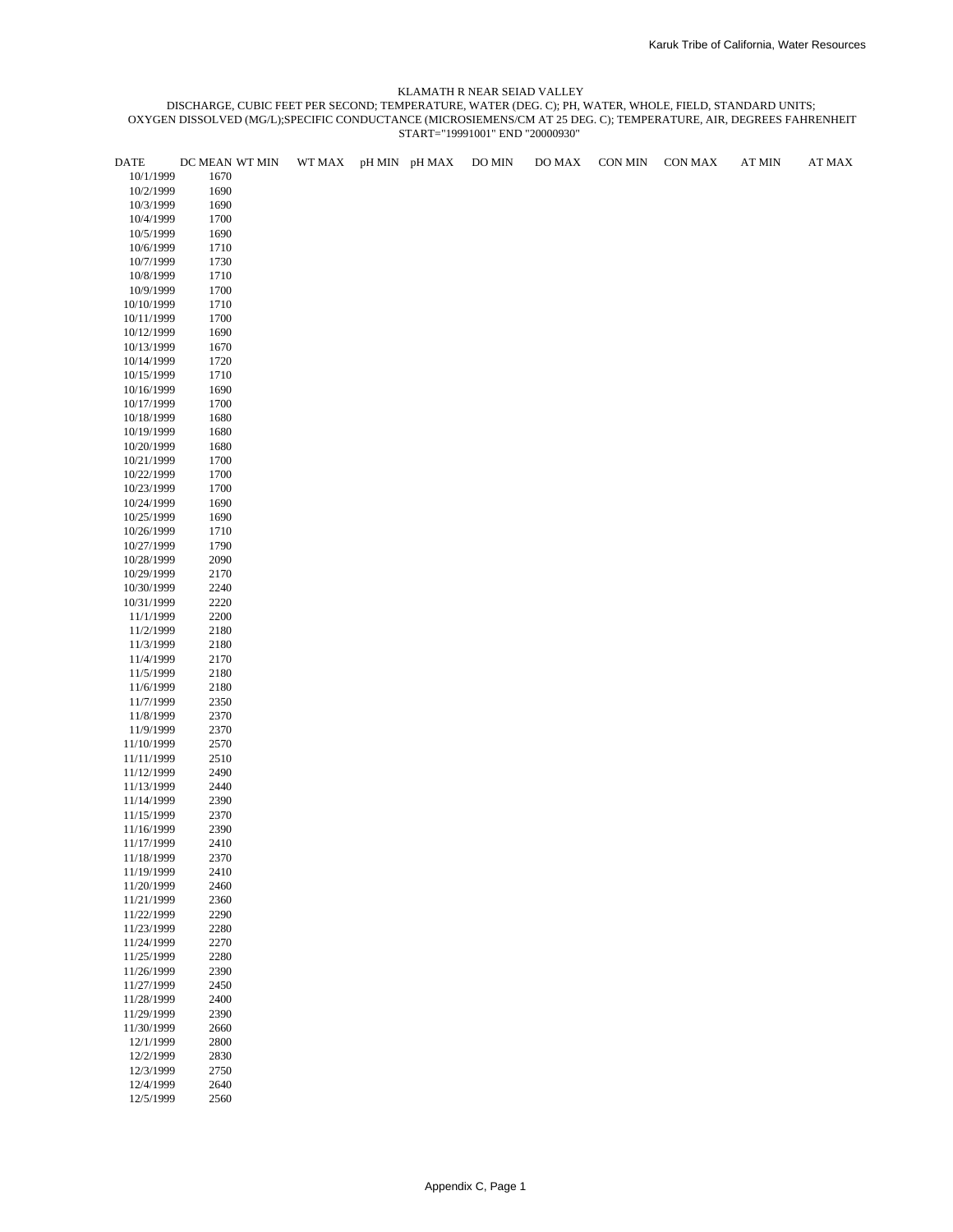| <b>DATE</b>          | DC MEAN WT MIN |         | WT MAX     |         | pH MIN pH MAX | DO MIN | DO MAX | CON MIN | CON MAX | <b>AT MIN</b> | AT MAX |
|----------------------|----------------|---------|------------|---------|---------------|--------|--------|---------|---------|---------------|--------|
| 12/6/1999            | 2530           |         |            |         |               |        |        |         |         |               |        |
| 12/7/1999            | 2610           |         |            |         |               |        |        |         |         |               |        |
| 12/8/1999            | 2600           |         |            |         |               |        |        |         |         |               |        |
| 12/9/1999            | 2600           |         |            |         |               |        |        |         |         |               |        |
| 12/10/1999           | 2560           |         |            |         |               |        |        |         |         | 30            | 36     |
| 12/11/1999           | 2540           |         |            |         |               |        |        |         |         | 34            | 41     |
| 12/12/1999           | 2570           |         |            |         |               |        |        |         |         | 35            | 41     |
| 12/13/1999           | 2680           |         |            |         |               |        |        |         |         |               |        |
| 12/14/1999           | 2640           |         |            |         |               |        |        |         |         |               |        |
| 12/15/1999           | 2590           |         |            |         |               |        |        |         |         | 32            | 40     |
| 12/16/1999           | 2560           |         |            |         |               |        |        |         |         | 34            | 41     |
| 12/17/1999           | 2550           |         |            |         |               |        |        |         |         |               |        |
| 12/18/1999           | 2590           |         |            |         |               |        |        |         |         | 30            | 47     |
| 12/19/1999           | 2580           |         |            |         |               |        |        |         |         | 29            | 44     |
| 12/20/1999           | 2590           |         |            |         |               |        |        |         |         | 30            | 47     |
| 12/21/1999           | 2590           |         |            |         |               |        |        |         |         |               |        |
| 12/22/1999           | 2570           |         |            |         |               |        |        |         |         | 29            | 44     |
| 12/23/1999           | 2540           |         |            |         |               |        |        |         |         | 26            | 46     |
| 12/24/1999           | 2520           |         |            |         |               |        |        |         |         |               |        |
| 12/25/1999           | 2520           |         |            |         |               |        |        |         |         |               |        |
| 12/26/1999           | 2510           |         |            |         |               |        |        |         |         | 26            | 44     |
| 12/27/1999           | 2500           |         |            |         |               |        |        |         |         |               |        |
| 12/28/1999           | 2490           |         |            |         |               |        |        |         |         | 24            | 36     |
| 12/29/1999           | 2480           |         |            |         |               |        |        |         |         | $26\,$        | 36     |
| 12/30/1999           | 2480           |         |            |         |               |        |        |         |         | 26            | 35     |
| 12/31/1999           | 2470           |         |            |         |               |        |        |         |         |               |        |
| 1/1/2000             | 2610           |         |            |         |               |        |        |         |         |               |        |
|                      | 2470           |         |            |         |               |        |        |         |         |               |        |
| 1/2/2000             |                |         |            |         |               |        |        |         |         |               |        |
| 1/3/2000             | 2470           |         |            |         |               |        |        |         |         |               |        |
| 1/4/2000             | 2490           |         |            |         |               |        |        |         |         | 30            | 42     |
| 1/5/2000             | 2480           |         |            |         |               |        |        |         |         |               |        |
| 1/6/2000             | 2460           | 3.5     | 4.5        | 7.9     | 8             |        |        | 217     | 218     | 25            | 37     |
| 1/7/2000             | 2450           |         |            | 7.9     | 8             |        |        | 216     | 218     | 32            | 42     |
| 1/8/2000             | 2460           |         |            | 7.9     | 8.1           |        |        | 216     | 217     | 34            | 46     |
| 1/9/2000             | 2470           | 5       | 5.5        | 7.9     | $\,$ 8 $\,$   |        |        | 215     | 216     | 37            | 41     |
| 1/10/2000            | 2910           | 5       | 6          | 7.8     | 7.9           |        |        | 178     | 215     | 37            | 43     |
| 1/11/2000            | 6270           | 5       | 6          | 7.8     | 7.8           |        |        | 178     | 196     | 31            | 44     |
| 1/12/2000            | 6040           | 4.5     | 5          | 7.8     | 7.9           |        |        | 192     | 231     | 29            | 36     |
| 1/13/2000            | 5740           | 3.5     | 4.5        | 7.9     | 7.9           |        |        | 219     | 227     | 29            | 31     |
| 1/14/2000            | 8390           | 4.5     | 5.5        | 7.8     | 7.9           |        |        | 191     | 219     | 30            | 35     |
| 1/15/2000            | 9300           | 5.5     | 5.5        | 7.8     | 7.8           |        |        | 188     | 202     | 32            | 38     |
| 1/16/2000            | 8980           | 5.5     | 6          | 7.8     | 7.8           |        |        | 191     | 201     | 33            | 37     |
| 1/17/2000            | 7660           | 5       | 5.5        | 7.8     | 7.8           |        |        | 193     | 209     | 30            | 36     |
| 1/18/2000            | 6450           | 4.5     | 5          | 7.8     | 7.9           |        |        | 209     | 212     | 32            | 38     |
| 1/19/2000            | 6110           | 5       | 6          | 7.9     | 7.9           |        |        | 212     | 214     | 36            | $41\,$ |
| 1/20/2000            | 6770           | 5.5     | 6          | 7.9     | 8             |        |        | 204     | 212     | 35            | 42     |
| 1/21/2000            | 6550           | 5.5     | 5.5        | 7.9     | 7.9           |        |        | 204     | 208     | 33            | 40     |
| 1/22/2000            | 6340           | 5       | 5.5        | 7.9     | 7.9           |        |        | 203     | 206     | 33            | 41     |
| 1/23/2000            | 6050           | 5.5     | 5.5        | 7.8     | 7.9           |        |        | 200     | 203     | 34            | 38     |
| 1/24/2000            | 5970           | 5.5     | 6          | 7.8     | 7.8           |        |        | 198     | 200     | 37            | 42     |
| 1/25/2000            | 5870           | 6       | $\epsilon$ | 7.8     | 7.9           |        |        | 196     | 198     | 38            | 45     |
| 1/26/2000            | 5630           | 6       | 6.5        | 7.5     | 7.9           |        |        | 196     | 200     | 31            | 43     |
| 1/27/2000            | 5360           | 5       | 6          | 7.6     | 7.8           |        |        | 197     | 198     | $28\,$        | 40     |
| 1/28/2000            | 5150           | 4.5     | $\sqrt{5}$ | 7.7     | 7.8           |        |        | 196     | 198     | 26            | 43     |
| 1/29/2000            | 4980           | 4.5     | $4.5\,$    | 7.7     | 7.7           |        |        | 196     | 198     | 26            | 41     |
| 1/30/2000            | 4920           | 4.5     | 5.5        | 7.7     | 7.8           |        |        | 193     | 197     | $27\,$        | 42     |
| 1/31/2000            | 4920           | 5       | 5.5        | 7.7     | 7.8           |        |        | 194     | 196     | 33            | 37     |
| 2/1/2000             | 4920           | 5.5     | 6          | 7.6     | 7.7           |        |        | 192     | 198     | 36            | 46     |
| 2/2/2000             | 5080           | 6       | 6.5        | 7.6     | 7.6           |        |        | 185     | 193     | 37            | 47     |
|                      |                |         |            | 7.6     |               |        |        | 183     |         |               |        |
| 2/3/2000<br>2/4/2000 | 5050           | 6       | 6          |         | 7.6           |        |        | 182     | 188     | 35            | 56     |
|                      | 5040           | 6       | 6          | 7.6     | 7.7           |        |        |         | 184     | 33            | 46     |
| 2/5/2000             | 5010           | 6       | 6.5        | 7.6     | 7.7           |        |        | 180     | 183     | 37            | 45     |
| 2/6/2000             | 5100           | 6       | 6          | 7.5     | 7.6           |        |        | 181     | 186     | 37            | 47     |
| 2/7/2000             | 5010           | $5.5\,$ | 6          | 7.6     | 7.6           |        |        | 181     | 185     | 34            | 46     |
| 2/8/2000             | 4910           | 6       | 6.5        | 7.6     | 7.6           |        |        | 184     | 188     | 36            | 44     |
| 2/9/2000             | 4880           | 6       | $6.5\,$    | $7.6\,$ | 7.6           |        |        | 184     | 189     | 39            | 51     |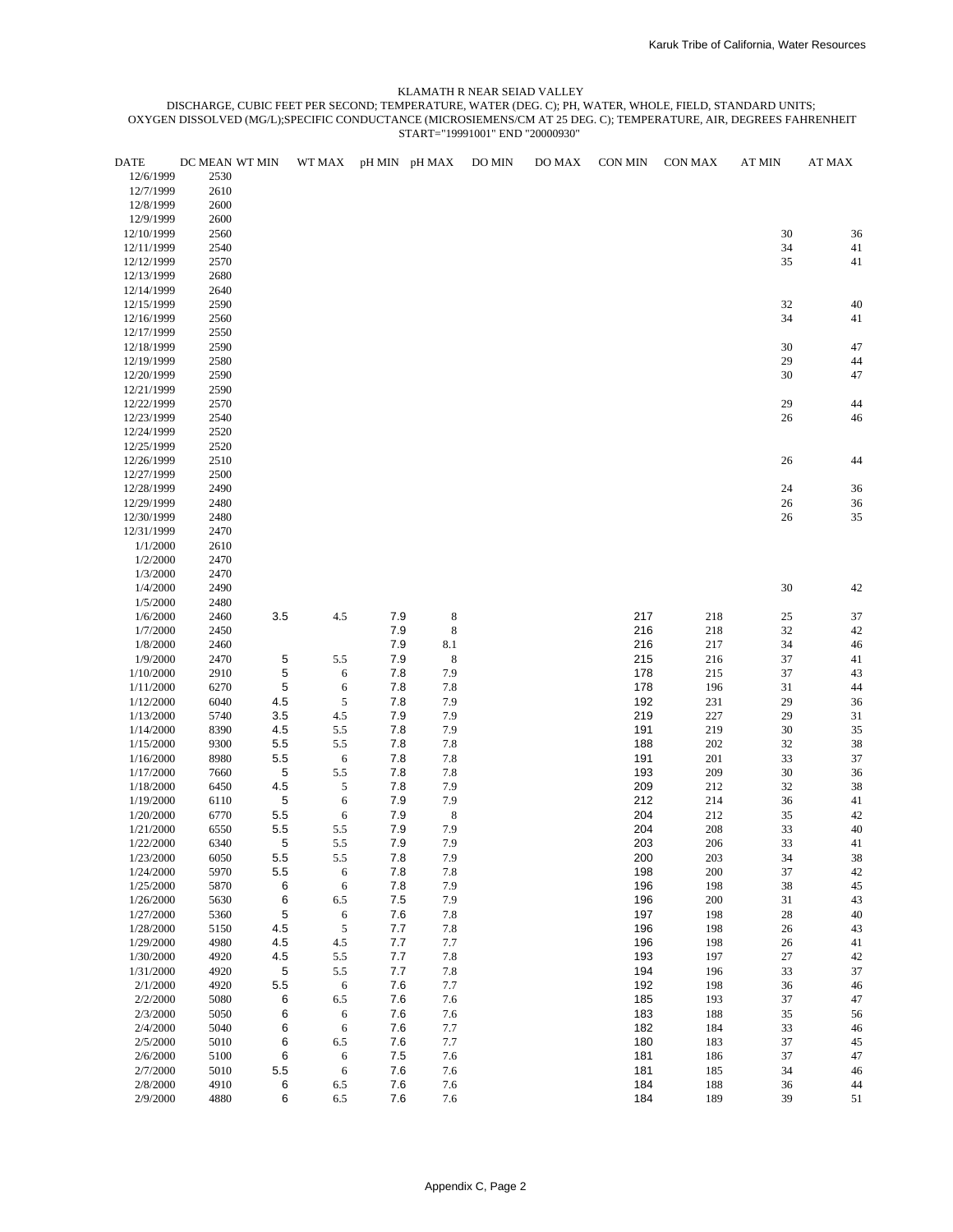| <b>DATE</b> | DC MEAN WT MIN |                  | WT MAX           | pH MIN pH MAX |             | DO MIN  | DO MAX | CON MIN | CON MAX | <b>AT MIN</b> | AT MAX |
|-------------|----------------|------------------|------------------|---------------|-------------|---------|--------|---------|---------|---------------|--------|
| 2/10/2000   | 4870           | 6.5              | 7                | 7.6           | 7.6         |         |        | 185     | 190     | 41            | 49     |
| 2/11/2000   | 4930           | 6.5              | $\overline{7}$   | 7.6           | 7.6         |         |        | 179     | 185     | 39            | 44     |
| 2/12/2000   | 4990           | 6.5              | 6.5              | 7.5           | 7.6         |         |        | 176     | 180     | 37            | 44     |
| 2/13/2000   | 5120           | 6                | 6.5              | 7.5           | 7.5         |         |        | 171     | 176     | 33            | 41     |
| 2/14/2000   | 7750           | 6                | 6.5              | 7.5           | 7.7         |         |        | 168     | 174     | 36            | 42     |
| 2/15/2000   | 9360           | 6                | 6.5              | 7.7           | 7.9         |         |        | 172     | 204     | 34            | 44     |
| 2/16/2000   | 8380           | 6.5              | $\boldsymbol{7}$ | 7.8           | 7.9         |         |        | 205     | 245     | 37            | 48     |
| 2/17/2000   | 7840           | 6.5              | $7.5$            | 7.9           | $\,$ 8 $\,$ |         |        | 246     | 300     | 34            | 47     |
| 2/18/2000   | 7370           | 6.5              | $\tau$           | 7.9           | $\,$ 8 $\,$ |         |        | 300     | 330     | 31            | 46     |
| 2/19/2000   | 6760           | 6                | 6.5              | 7.8           | 7.9         |         |        | 330     | 365     | 28            | 46     |
| 2/20/2000   | 6260           | 6.5              | 7.5              | 7.8           | 7.9         |         |        | 365     | 398     | 33            | 53     |
| 2/21/2000   | 6110           | $\overline{7}$   | $\,$ 8 $\,$      | 7.8           | 7.9         |         |        | 399     | 411     | 38            | 49     |
| 2/22/2000   | 6140           | 6.5              | 7.5              | 7.9           | 7.9         |         |        | 411     | 414     | 34            | 39     |
| 2/23/2000   | 7080           | 6                | 6.5              | 7.9           | 7.9         |         |        | 408     | 414     | 31            | 40     |
| 2/24/2000   | 6840           | 6                | 6.5              | 7.8           | 7.9         |         |        | 364     | 408     | 31            | 41     |
| 2/25/2000   | 6490           | 6.5              | $\boldsymbol{7}$ | 7.8           | 7.9         |         |        | 311     | 363     | 34            | 44     |
| 2/26/2000   | 7100           | 6.5              | $\boldsymbol{7}$ | 7.8           | 7.8         |         |        | 301     | 311     | 30            | 39     |
| 2/27/2000   | 8800           | $\overline{7}$   | 7.5              | 7.8           | 7.8         |         |        | 229     | 301     | 38            | 45     |
| 2/28/2000   | 9200           | $\overline{7}$   | $7.5\,$          | 7.8           | 7.8         |         |        | 217     | 229     | 36            | 46     |
| 2/29/2000   | 8790           | $\boldsymbol{7}$ | 7.5              | 7.8           | 7.9         |         |        | 224     | 249     | 33            | 42     |
| 3/1/2000    | 8400           | 6.5              | 7.5              | 7.9           | 7.9         |         |        | 249     | 269     | 33            | 45     |
| 3/2/2000    | 7740           | $\overline{7}$   | 7.5              | 7.9           | 7.9         |         |        | 257     | 276     | 35            | 45     |
| 3/3/2000    | 7340           | $\overline{7}$   | $\,$ 8 $\,$      | 7.9           | 7.9         |         |        | 244     | 269     | 34            | 52     |
| 3/4/2000    | 7130           | $\boldsymbol{7}$ | $\,$ 8 $\,$      | 7.9           | 7.9         |         |        | 230     | 244     | 35            | 43     |
| 3/5/2000    | 8080           | 6.5              | $\boldsymbol{7}$ | 7.9           | 7.9         |         |        | 221     | 237     | 34            | 40     |
| 3/6/2000    | 7860           | 6.5              | $7.5\,$          | 7.9           | 7.9         |         |        | 206     | 221     | 34            | 44     |
| 3/7/2000    | 7670           | 6.5              | $\tau$           | 7.9           | 8           |         |        | 200     | 208     | 34            | 45     |
| 3/8/2000    | 8050           | 6.5              | $\tau$           | 8             | 8           | 10.8    | 11.3   | 196     | 200     | 33            | 46     |
| 3/9/2000    | 7650           | 6.5              | $\overline{7}$   | 8             | 8           | 11.2    | 11.4   | 196     | 199     | 33            | 44     |
| 3/10/2000   | 7400           | 6.5              | $\overline{7}$   | 8             | $\,$ 8 $\,$ | 11.1    | 11.5   | 195     | 198     | 34            | 40     |
| 3/11/2000   | 7200           | $\overline{7}$   | $\,$ 8 $\,$      | 8             | 8           | 11.1    | 11.4   | 195     | 197     | 31            | 46     |
| 3/12/2000   | 6950           | $\overline{7}$   | $\,$ 8 $\,$      | 8             | $\,$ 8 $\,$ | 10.9    | 11.6   | 194     | 196     | 29            | 53     |
| 3/13/2000   | 6960           | $\overline{7}$   | $\,$ 8 $\,$      | 7.9           | $\,$ 8 $\,$ | 10.8    | 11.6   | 193     | 196     | 34            | 49     |
| 3/14/2000   | 7060           | 7.5              | 9                | 7.9           | $\,$ 8 $\,$ | 11.1    | 11.5   | 193     | 194     | 34            | 53     |
| 3/15/2000   | 7060           | $\boldsymbol{7}$ | 8.5              | 7.9           | $\,$ 8 $\,$ | 10.9    | 11.6   | 192     | 194     | 29            | 56     |
| 3/16/2000   | 6730           | 8.5              | 9                | 7.9           | $\,$ 8 $\,$ | 10.6    | 11     | 193     | 196     | 32            | 50     |
| 3/17/2000   | 6290           | 7.5              | 8.5              | 7.9           | $\,$ 8 $\,$ | 10.5    | 11.3   | 194     | 198     | 28            | 54     |
| 3/18/2000   | 5950           | 8                | 8.5              | 7.9           | $\,$ 8 $\,$ | 10.2    | 10.8   | 198     | 199     | 36            | 49     |
| 3/19/2000   | 6120           | 8.5              | 9                | 7.9           | $\,$ 8 $\,$ | 10.2    | 10.7   | 194     | 199     | 34            | 46     |
| 3/20/2000   | 6180           | 7.5              | 8.5              | 7.9           | 8           | 10.7    | 11.3   | 193     | 194     | 30            | 52     |
| 3/21/2000   | 5970           | 7.5              | 9                | 7.9           | 8.1         | 10.2    | 11.2   | 194     | 195     | 29            | 62     |
| 3/22/2000   | 5720           | 8.5              | 9.5              | 8             | 8.1         | 9.9     | 10.7   | 194     | 197     | 36            | 62     |
| 3/23/2000   | 5410           | 9                | 9.5              | 8             | 8.1         | 9.9     | 10.5   | 195     | 198     | 33            | 53     |
| 3/24/2000   | 5380           | 8.5              | 9.5              | 8             | 8.1         | 9.8     | 10.6   | 195     | 197     | 27            | 58     |
| 3/25/2000   | 5210           | 9                | 10.5             | 8             | 8.1         | 9.5     | 10.2   | 197     | 199     | 33            | 60     |
| 3/26/2000   | 5310           | 9.5              | 11               | 8             | 8.1         | 9.4     | 10.3   | 196     | 198     | 34            | 62     |
| 3/27/2000   | 5330           | 10               | 10.5             | 8             | 8.1         | 9.3     | 10.1   | 196     | 198     | 35            | 50     |
| 3/28/2000   | 5070           | 9                | 10               | 8             | 8.2         | 9.3     | 10.1   | 196     | 198     | 29            | 51     |
| 3/29/2000   | 4930           | 9                | $10\,$           | 8.1           | 8.2         | 9.2     | 10.1   | 197     | 200     | $28\,$        | 58     |
| 3/30/2000   | 4830           | 9                | 10.5             | 8.1           | 8.2         | 8.9     | 9.9    | 200     | 202     | 29            | 62     |
| 3/31/2000   | 4730           | 9.5              | 11               | 8             | 8.2         | 8.7     | 9.6    | 201     | 203     | 32            | 67     |
| 4/1/2000    | 4720           | 10               | 12               | 8             | 8.2         | 8.5     | 9.4    | 200     | 203     | 36            | 72     |
| 4/2/2000    | 4820           | 11               | 12.5             | 8             | 8.2         | 8.4     | 9.6    | 194     | 201     | 38            | 75     |
| 4/3/2000    | 5100           | 11.5             | 13               | 8             | 8.2         | 8.8     | 10.1   | 189     | 194     | 38            | 78     |
| 4/4/2000    | 5600           | 11.5             | 12               | 7.8           | $\,8\,$     | 9.1     | 12.4   | 175     | 189     | 38            | 69     |
| 4/5/2000    | 5810           | 11               | 12               | 7.7           | 7.9         | 12.4    | 14.1   | 172     | 175     | 36            | 66     |
| 4/6/2000    | 5390           | 11               | 12               | 7.5           | 7.7         | 13.1    | 14.3   | 173     | 177     | 35            | 65     |
| 4/7/2000    | 4930           | 11               | 12.5             | 7.5           | 7.6         | 12.8    | 14.3   | 176     | 180     | 35            | 72     |
| 4/8/2000    | 4870           | 11.5             | 12.5             | 7.5           | 7.6         | 12.8    | 14.2   | 174     | 179     | 39            | 63     |
| 4/9/2000    | 4950           | 11               | 12.5             | 7.4           | 7.6         | 13.8    | 15.3   | 171     | 174     | 39            | 62     |
| 4/10/2000   | 4780           | 11.5             | 13               | 7.4           | 7.5         | 13.6    | 15.1   | 173     | 176     | 24            | 69     |
| 4/11/2000   | 4740           | 12               | 13.5             | 7.3           | 7.4         | 13.6    | 15.2   | 172     | 176     | 40            | 72     |
| 4/12/2000   | 4910           | 12               | 13               | 7.2           | 7.4         | 14      | 15.5   | 160     | 172     | 48            | 56     |
| 4/13/2000   | 6310           | 11               | 12               | 7.3           | 7.3         | 15.4    | 17.8   | 142     | 160     | 44            | 52     |
| 4/14/2000   | 6610           | 10.5             | 11.5             | 7.3           | 7.3         | 9.9     | 17.3   | 147     | 221     | 43            | 57     |
| 4/15/2000   | 5850           | 11               | 12               | 7.2           | 7.3         | $\,8\,$ | 12.7   | 188     | 249     | 41            | 53     |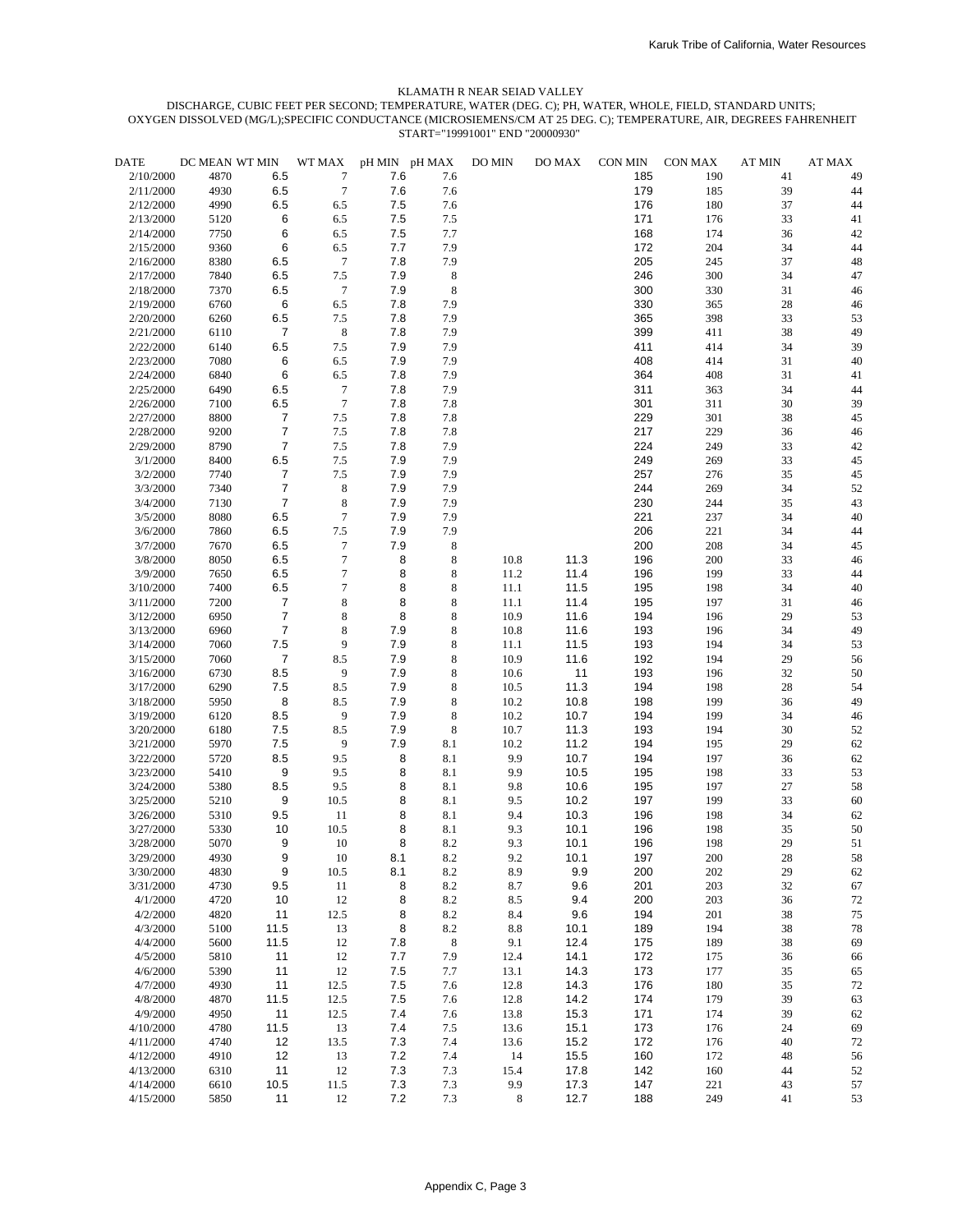| <b>DATE</b> | DC MEAN WT MIN |      | WT MAX | pH MIN pH MAX |         | DO MIN   | DO MAX | CON MIN | CON MAX | <b>AT MIN</b> | AT MAX |
|-------------|----------------|------|--------|---------------|---------|----------|--------|---------|---------|---------------|--------|
| 4/16/2000   | 5750           | 10.5 | 11.5   | 7.2           | 7.4     | 12.7     | 13.9   | 176     | 188     | 38            | 57     |
| 4/17/2000   | 5650           | 11   | 11.5   | 7.3           | 7.4     | 10.7     | 13.8   | 174     | 209     | 39            | 58     |
| 4/18/2000   | 6160           | 10   | 10.5   | 7.2           | 7.4     | $11.1\,$ | 14.9   | 166     | 201     | 35            | 43     |
| 4/19/2000   | 6490           | 10   | 11     | 7.3           | 7.4     | 12       | 14     | 173     | 188     | 40            | 54     |
| 4/20/2000   | 5950           | 11   | 13     | 7.3           | 7.4     | $11.2\,$ | 12.3   | 187     | 191     | 44            | 63     |
| 4/21/2000   | 5770           | 12.5 | 13.5   | 7.3           | 7.3     | 10.8     | 12.1   | 186     | 194     | 42            | 68     |
| 4/22/2000   | 6170           | 12.5 | 13.5   | 7.3           | 7.4     | 10.5     | 12     | 178     | 195     | 38            | 54     |
| 4/23/2000   | 6710           | 11.5 | 13     | 7.3           | 7.4     | 11.9     | 13.3   | 167     | 178     | 34            | 53     |
| 4/24/2000   | 7030           | 11   | 12.5   | 7.3           | 7.4     | 12.5     | 13.3   | 166     | 170     | 31            | 59     |
| 4/25/2000   | 6870           | 12   | 13.5   | 7.2           | 7.4     | 12.2     | 13.5   | 160     | 170     | 39            | 57     |
| 4/26/2000   | 6390           | 12   | 14     | 7.3           | 7.4     | 11.9     | 13.2   | 162     | 165     | 37            | 68     |
| 4/27/2000   | 5750           | 12   | 13.5   | 7.2           | 7.3     | 11.7     | 12.9   | 159     | 165     | 37            | 59     |
| 4/28/2000   | 5280           | 11   | 12     | 7.3           | 7.4     | 11.9     | 12.7   | 164     | 169     | 32            | 48     |
| 4/29/2000   | 5130           | 10   | 12.5   | 7.2           | 7.3     | 11.7     | 12.9   | 160     | 165     | 30            | 63     |
| 4/30/2000   | 4860           | 12   | 14     | 7.2           | 7.3     | 11.1     | 12.3   | 162     | 167     | 37            | 72     |
| 5/1/2000    | 4860           | 13   | 14     | 7.2           | 7.3     | 11.8     | 11.9   | 161     | 167     | 39            | 65     |
| 5/2/2000    | 5160           | 12.5 | 14     | 7.2           | 7.3     | 12.1     | 12.3   | 156     | 160     | 46            | 66     |
| 5/3/2000    | 5350           | 13   | 14     | 7.2           | 7.3     | 11.2     | 11.9   | 154     | 160     | 45            | 61     |
| 5/4/2000    | 5330           | 13   | 13.5   | 7.2           | 7.3     | 11       | 12.8   | 144     | 157     | 38            | 59     |
| 5/5/2000    | 5160           | 12.5 | 13.5   | 7.2           | 7.3     | 11.2     | 12.8   | 144     | 152     | 41            | 57     |
| 5/6/2000    | 4950           | 12.5 | 13     | 7.2           | 7.3     | 11       | 12.1   | 146     | 153     | 40            | 55     |
| 5/7/2000    | 5100           | 12.5 | 13     | 7.3           | 7.3     | $8.2\,$  | 11     | 152     | 193     | 42            | 55     |
| 5/8/2000    | 5210           | 13   | 14.5   | 7.1           | 7.3     | 7.7      | 9.3    | 171     | 203     | 47            | 62     |
| 5/9/2000    | 5190           | 13.5 | 14.5   | 7.1           | 7.2     | 9.2      | 10.8   | 161     | 171     | 42            | 53     |
| 5/10/2000   | 5090           | 12   | 13.5   | 7.1           | 7.7     | 9.1      | 10.9   | 158     | 171     | 33            | 43     |
| 5/11/2000   | 5010           | 11.5 | 13     | 7.2           | 7.6     | 9.5      | 10.7   | 160     | 163     | 36            | 51     |
| 5/12/2000   | 4940           | 12   | 13     | 7.2           | 7.6     | 9.3      | 10.6   | 163     | 166     | 34            | 57     |
| 5/13/2000   | 4650           | 12.5 | 13     | 7.2           | 7.6     | 9.2      | 10.2   | 166     | 170     | 42            | 57     |
| 5/14/2000   | 4200           | 12   | 13.5   | 7.3           | 7.6     | 9        | 10.1   | 170     | 172     | 42            | 62     |
| 5/15/2000   | 4020           | 12.5 | 13     | 7.3           | 7.6     | 9        | 10.1   | 172     | 175     | 40            | 56     |
| 5/16/2000   | 4070           | 12.5 | 14.5   | 7.2           | 7.7     | 8.6      | 10.1   | 173     | 177     | 44            | 65     |
| 5/17/2000   | 4060           | 13.5 | 16     | 7.3           | $7.8\,$ | 8.5      | 10     | 175     | 177     | 41            | 66     |
| 5/18/2000   | 4060           | 14   | 16     | 7.2           | 7.8     | 8.5      | 10.2   | 174     | 177     | 40            | 74     |
| 5/19/2000   | 3930           | 15   | 17     | 7.3           | 7.8     | 8.4      | 10.2   | 172     | 177     | 45            | 78     |
| 5/20/2000   | 3850           | 15   | 17.5   | 7.3           | 7.8     | 8.4      | 10.1   | 169     | 175     | 45            | 82     |
| 5/21/2000   | 4050           | 15   | 18     | 7.3           | 7.8     | 8.7      | 10.6   | 162     | 170     | 47            | 86     |
| 5/22/2000   | 4440           | 15.5 | 17.5   | 7.2           | 7.6     | 8.9      | 10.5   | 158     | 165     | 48            | 79     |
| 5/23/2000   | 4630           | 15.5 | 18.5   | 7.2           | 7.7     | 9.2      | 10.6   | 153     | 158     | 51            | 82     |
|             |                |      |        |               |         |          |        | 140     |         |               |        |
| 5/24/2000   | 4900           | 15.5 | 17.5   | 7.3           | 7.5     | 9.5      | 11.3   |         | 154     | 49            | 77     |
| 5/25/2000   | 4750           | 15.5 | 17     | 7.3           | 7.5     | 10.1     | 11.2   | 142     | 149     | 48            | 68     |
| 5/26/2000   | 4420           | 15   | 17.5   | 7.3           | 7.6     | 9.6      | 10.9   | 148     | 155     | 52            | 72     |
| 5/27/2000   | 4400           | 15.5 | 16.5   | 7.3           | 7.5     | 9.5      | 10.4   | 155     | 158     | 52            | 64     |
| 5/28/2000   | 4350           | 15   | 17     | 7.3           | 7.6     | 9.6      | 10.7   | 152     | 159     | 46            | 66     |
| 5/29/2000   | 4060           | 14   | 16.5   | 7.4           | 7.7     | 9.4      | 10.9   | 152     | 161     | 39            | 66     |
| 5/30/2000   | 3840           | 15   | 16.5   | 7.4           | 7.7     | 8.9      | 10.3   | 161     | 172     | 40            | 58     |
| 5/31/2000   | 3650           | 14   | 16.5   | 7.4           | 7.9     | 8.5      | 9.9    | 171     | 181     | 35            | 68     |
| 6/1/2000    | 3440           | 14.5 | 18     | 7.5           | 7.9     | 8        | 9.5    | 176     | 185     | 39            | 77     |
| 6/2/2000    | 3200           | 16   | 19     | 7.5           | 7.9     | 7.8      | 9.2    | 181     | 189     | 44            | 79     |
| 6/3/2000    | 3200           | 16   | 19.5   | $7.5\,$       | 8       | $7.7\,$  | 9.3    | 184     | 190     | 44            | 82     |
| 6/4/2000    | 3260           | 17   | 20     | 7.5           | 8       | 7.7      | 9.2    | 183     | 188     | 46            | 81     |
| 6/5/2000    | 3210           | 16.5 | 19     | 7.5           | 7.9     | 7.8      | 9.5    | 178     | 185     | 46            | 68     |
| 6/6/2000    | 3100           | 16   | 18.5   | 7.4           | 7.8     | 7.5      | 9.4    | 176     | 186     | 46            | 71     |
| 6/7/2000    | 3060           | 16.5 | 18     | 7.3           | 7.5     |          |        | 176     | 187     | 50            | 66     |
| 6/8/2000    | 3230           | 15.5 | 17     | 7.5           | 7.6     |          |        | 187     | 201     | 46            | 60     |
| 6/9/2000    | 3280           | 15   | 16.5   | 7.5           | 7.6     |          |        | 199     | 232     | 43            | 59     |
| 6/10/2000   | 3110           | 15   | 17.5   | 7.4           | 7.5     |          |        | 222     | 234     | 45            | 60     |
| 6/11/2000   | 2950           | 15   | 17     | 7.5           | $7.5$   |          |        | 212     | 237     | 40            | 64     |
| 6/12/2000   | 2910           | 15.5 | 18     | 7.4           | $7.5$   |          |        | 213     | 223     | 51            | 65     |
| 6/13/2000   | 2980           | 16   | 19.5   | 7.4           | 7.4     |          |        | 203     | 214     | 46            | 82     |
| 6/14/2000   | 2950           | 18   | 21.5   | 7.4           | $7.5$   |          |        | 198     | 208     | 51            | 87     |
| 6/15/2000   | 2930           | 19   | 22     | 7.4           | 7.4     |          |        | 193     | 205     | 54            | 82     |
| 6/16/2000   | 2900           | 18.5 | 21     | 7.4           | 7.5     |          |        | 193     | 205     | 49            | 81     |
| 6/17/2000   | 2570           | 18   | 21.5   | 7.4           | 7.5     |          |        | 186     | 199     | 47            | 85     |
| 6/18/2000   | 2410           | 18.5 | $22\,$ | 7.4           | 7.4     |          |        | 188     | 222     | 50            | 82     |
| 6/19/2000   | 2320           | 19   | 21.5   | 7.4           | 7.6     |          |        | 194     | 217     | 49            | 76     |
| 6/20/2000   | 2120           | 18.5 | $22\,$ | 7.4           | $7.5$   |          |        | 194     | 204     | 47            | 86     |
|             |                |      |        |               |         |          |        |         |         |               |        |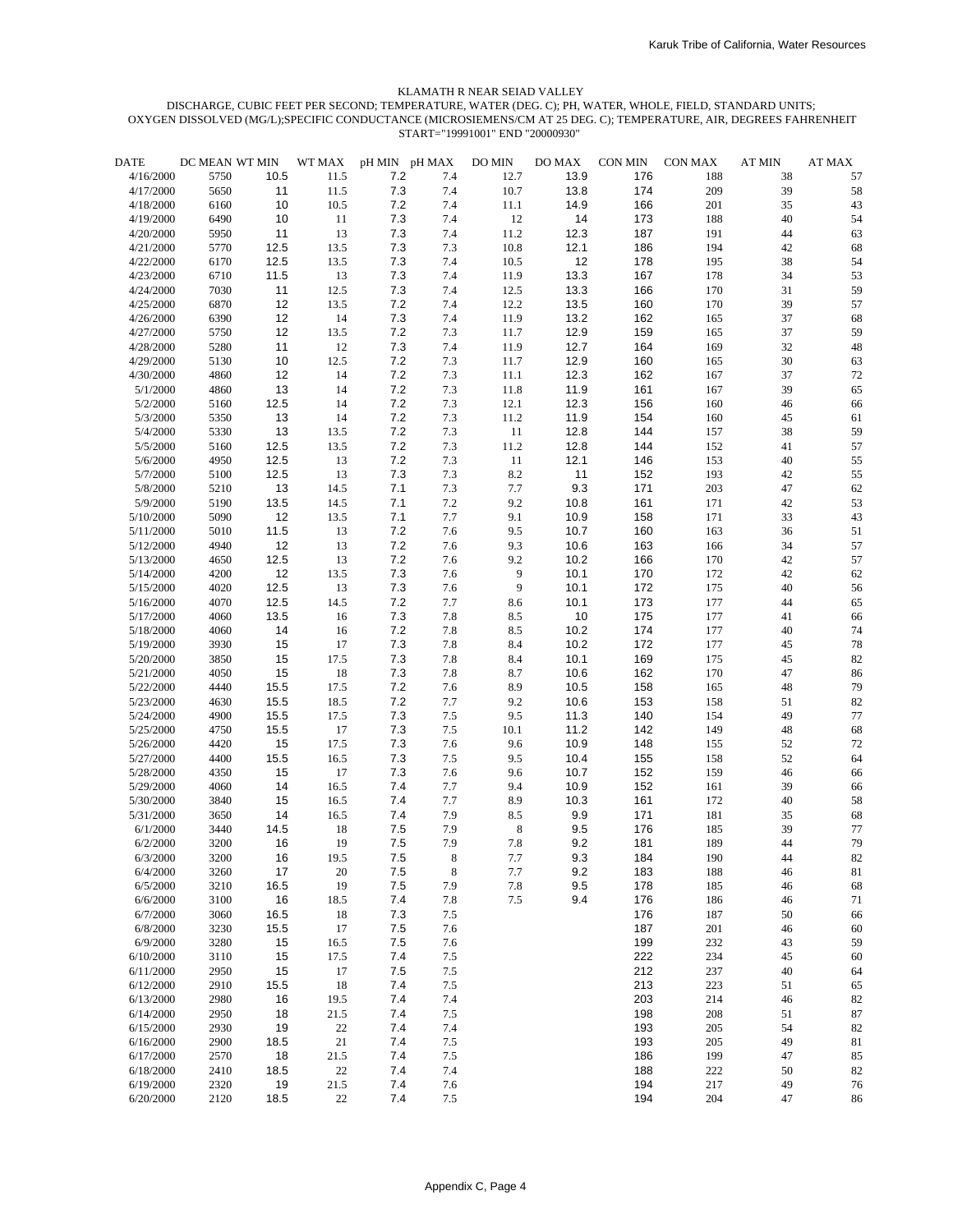| <b>DATE</b> | DC MEAN WT MIN |      | WT MAX   |     | pH MIN pH MAX | DO MIN         | DO MAX | CON MIN | CON MAX | <b>AT MIN</b> | <b>AT MAX</b> |
|-------------|----------------|------|----------|-----|---------------|----------------|--------|---------|---------|---------------|---------------|
| 6/21/2000   | 1990           | 19.5 | 23       | 7.5 | 7.5           |                |        | 197     | 202     | 53            | 89            |
| 6/22/2000   | 1920           | 20.5 | 23.5     | 7.5 | 7.7           |                |        | 188     | 203     | 55            | 84            |
| 6/23/2000   | 1860           | 20.5 | 23.5     | 7.5 | 7.6           |                |        | 190     | 198     | 52            | 83            |
| 6/24/2000   | 1820           | 20.5 | 23       | 7.5 | 7.6           |                |        | 188     | 195     | 52            | 85            |
| 6/25/2000   | 1760           | 20.5 | 23.5     | 7.4 | 7.5           |                |        | 188     | 195     | 52            | 88            |
|             |                | 21   | 24       | 7.4 |               |                |        | 189     |         | 55            | 90            |
| 6/26/2000   | 1720           |      |          |     | 7.5           |                |        |         | 196     |               |               |
| 6/27/2000   | 1670           | 21   | 24       | 7.5 | 7.5           |                |        | 188     | 203     | 51            | 90            |
| 6/28/2000   | 1610           | 21.5 | 24.5     | 7.5 | 7.6           |                |        | 187     | 196     | 53            | 90            |
| 6/29/2000   | 1560           | 21.5 | 24.5     | 7.5 | 7.6           |                |        | 187     | 206     | 54            | 89            |
| 6/30/2000   | 1540           | 22   | 24       | 7.5 | 7.7           |                |        | 189     | 206     | 55            | 83            |
| 7/1/2000    | 1500           | 21   | 23.5     | 7.7 | 7.7           |                |        | 186     | 193     | 53            | 75            |
| 7/2/2000    | 1490           | 20.5 | 23       | 7.7 | 7.7           |                |        | 180     | 194     | 48            | 76            |
| 7/3/2000    | 1470           | 20   | $22\,$   | 7.6 | 7.7           |                |        | 180     | 189     | 47            | 70            |
| 7/4/2000    | 1470           | 19   | 21.5     | 7.6 | 7.6           |                |        | 181     | 189     | 44            | 65            |
| 7/5/2000    | 1500           | 18.5 | 19.5     | 7.6 | 7.6           |                |        | 178     | 184     | 51            | 61            |
| 7/6/2000    | 1560           | 17.5 | 20.5     | 7.6 | 7.6           |                |        | 178     | 206     | 51            | 71            |
| 7/7/2000    | 1550           | 18.5 | 20.5     | 7.6 | 7.6           |                |        | 182     | 202     | 49            | 75            |
|             |                |      |          |     |               |                |        |         |         |               |               |
| 7/8/2000    | 1540           | 18   | 21.5     | 7.6 | 7.6           |                |        | 184     | 221     | 47            | 75            |
| 7/9/2000    | 1530           | 19.5 | 22.5     | 7.5 | 7.6           |                |        | 186     | 261     | 49            | 80            |
| 7/10/2000   | 1480           | 20   | 23       | 7.5 | 7.5           |                |        | 245     | 264     | 48            | 83            |
| 7/11/2000   | 1440           | 20.5 | 23.5     | 7.5 | 7.9           |                |        | 223     | 245     | 51            | 86            |
| 7/12/2000   | 1420           | 21.5 | 24       | 7.3 | 7.9           | 6              | 7.9    | 222     | 227     | 53            | 85            |
| 7/13/2000   | 1400           | 21.5 | 24       | 7.3 | 7.9           | $\sqrt{6}$     | 7.9    | 221     | 226     | 51            | 82            |
| 7/14/2000   | 1370           | 21   | 23.5     | 7.3 | 7.9           | 6.1            | 8      | 217     | 226     | 51            | 81            |
| 7/15/2000   | 1360           | 21   | 24       | 7.3 | 7.9           | 6.1            | 8.2    | 215     | 222     | 53            | 84            |
| 7/16/2000   | 1350           | 21.5 | 23.5     | 7.3 | 7.8           | 6.1            | 8      | 216     | 220     | 54            | 79            |
| 7/17/2000   | 1360           | 21   | 24       | 7.2 | 7.9           | 6              | 8.1    | 212     | 229     | 61            | 83            |
| 7/18/2000   |                | 21   |          | 7.3 | 7.9           | $6.2\,$        | 8.4    | 212     | 220     | 51            | 81            |
|             | 1350           |      | 23.5     |     |               |                |        |         |         |               |               |
| 7/19/2000   | 1330           | 21   | 24       | 7.3 | 7.9           | 6.4            | 8.6    | 208     | 218     | 49            | 85            |
| 7/20/2000   | 1300           | 21.5 | 24.5     | 7.2 | 7.9           | 6.4            | 9.2    | 199     | 214     | 52            | 88            |
| 7/21/2000   | 1300           | 22.5 | 25       | 7.2 | 7.9           | 6.6            | 9.5    | 195     | 208     | 56            | 86            |
| 7/22/2000   | 1300           | 22   | 24       | 7.2 | $\,$ 8 $\,$   | $\overline{7}$ | 9.3    | 190     | 203     | 55            | 81            |
| 7/23/2000   | 1290           | 21.5 | 24.5     | 7.3 | 8.1           | 6.6            | 9.8    | 190     | 201     | 53            | 85            |
| 7/24/2000   | 1270           | 22   | 25       | 7.3 | 8.1           | 6.3            | 8.8    | 188     | 198     | 54            | 88            |
| 7/25/2000   | 1260           | 21.5 | 24       | 7.3 | 8             | 6.2            | 9.8    | 184     | 192     | 51            | 83            |
| 7/26/2000   | 1260           | 21   | 23.5     | 7.3 | 8             | 6.2            | 9.6    | 181     | 189     | 50            | 80            |
| 7/27/2000   | 1250           | 21   | 24       | 7.3 | $\,$ 8 $\,$   | 6.9            | 9.9    | 182     | 189     | 51            | 84            |
| 7/28/2000   | 1230           | 22   | 25       | 7.3 | 8.1           | 7.2            | 10.4   | 175     | 186     | 55            | 87            |
|             |                |      |          |     |               |                |        |         |         |               |               |
| 7/29/2000   | 1230           | 22.5 | 25.5     | 7.2 | $\,$ 8 $\,$   | 7.7            | 10.7   | 173     | 180     | 57            | 90            |
| 7/30/2000   | 1210           | 23.5 | 26       | 7.2 | $\,8\,$       | 7.6            | 10.6   | 174     | 181     | 60            | 91            |
| 7/31/2000   | 1220           | 23.5 | 26.5     | 7.1 | 7.9           | 7.7            | 11     | 166     | 178     | 61            | 91            |
| 8/1/2000    | 1210           | 23.5 | 26       | 7.1 | 7.9           | 8.1            | 11.1   | 166     | 172     | 57            | 93            |
| 8/2/2000    | 1210           | 23.5 | 26       | 7.2 | 8             | 8.2            | 11     | 165     | 173     | 57            | 94            |
| 8/3/2000    | 1200           | 23.5 | $25.5\,$ | 7.2 | 8             | 7.9            | 11.2   | 161     | 171     | 56            | 91            |
| 8/4/2000    | 1190           | 22.5 | 25       | 7.3 | 7.9           | 8.6            | 11.4   | 161     | 168     | 54            | 89            |
| 8/5/2000    | 1190           | 22.5 | 25       | 7.2 | 8             | $\,8\,$        | 10.7   | 163     | 183     | 55            | 90            |
| 8/6/2000    | 1200           | 22.5 | 25       | 7.2 | 7.9           | 7.8            | 10.4   | 179     | 185     | 54            | 90            |
| 8/7/2000    | 1210           | 23   | 25.5     | 7.1 | 7.8           | 7.8            | 10.8   | 172     | 185     | 55            | 92            |
| 8/8/2000    | 1210           | 23.5 | 26       | 7.1 | $7.8\,$       | $7.3\,$        | 10.8   | 173     | 195     | 61            | $90\,$        |
|             |                |      |          |     |               |                |        |         |         |               |               |
| 8/9/2000    | 1190           | 23.5 | 26       | 7.1 | 7.4           |                |        | 195     | 232     | 58            | 86            |
| 8/10/2000   | 1190           | 22.5 | 24       | 7.4 | 7.5           |                |        | 214     | 233     | 52            | $80\,$        |
| 8/11/2000   | 1190           | 21   | 23.5     | 7.4 | 7.5           |                |        | 215     | 230     | 49            | 82            |
| 8/12/2000   | 1180           | 21   | 24       | 7.4 | 7.4           |                |        | 201     | 231     | 50            | 85            |
| 8/13/2000   | 1180           | 21.5 | 24       | 7.3 | 7.4           |                |        | 198     | 203     | 50            | 81            |
| 8/14/2000   | 1180           | 21   | 23.5     | 7.3 | 7.5           |                |        | 202     | 208     | 47            | 82            |
| 8/15/2000   | 1180           | 21   | $24\,$   | 7.4 | 7.5           |                |        | 207     | 211     | 48            | 81            |
| 8/16/2000   | 1180           | 21   | 23.5     | 7.4 | 7.4           |                |        | 204     | 214     | 47            | 85            |
| 8/17/2000   | 1180           | 21   | 23.5     | 7.4 | 7.4           |                |        | 204     | 209     | 49            | 80            |
|             | 1180           | 20.5 | 23       | 7.4 | 7.5           |                |        | 208     |         | 49            | 76            |
| 8/18/2000   |                |      |          |     |               |                |        |         | 216     |               |               |
| 8/19/2000   | 1180           | 20   | 22.5     | 7.5 | $7.5\,$       |                |        | 196     | 212     | 47            | 75            |
| 8/20/2000   | 1180           | 20   | 22.5     | 7.5 | 7.5           |                |        | 193     | 196     | 47            | 77            |
| 8/21/2000   | 1190           | 20   | 23       | 7.5 | 7.5           |                |        | 193     | 197     | 48            | 84            |
| 8/22/2000   | 1210           | 21   | 23.5     | 7.5 | 7.6           |                |        | 193     | 202     | 45            | 86            |
| 8/23/2000   | 1230           | 21.5 | 23.5     | 7.6 | 7.7           |                |        | 196     | 210     | 51            | 85            |
| 8/24/2000   | 1250           | 21   | 23       | 7.6 | 7.7           |                |        | 196     | 201     | 50            | 83            |
| 8/25/2000   | 1240           | 20.5 | 23       | 7.6 | $7.8\,$       |                |        | 196     | 208     | 50            | $84\,$        |